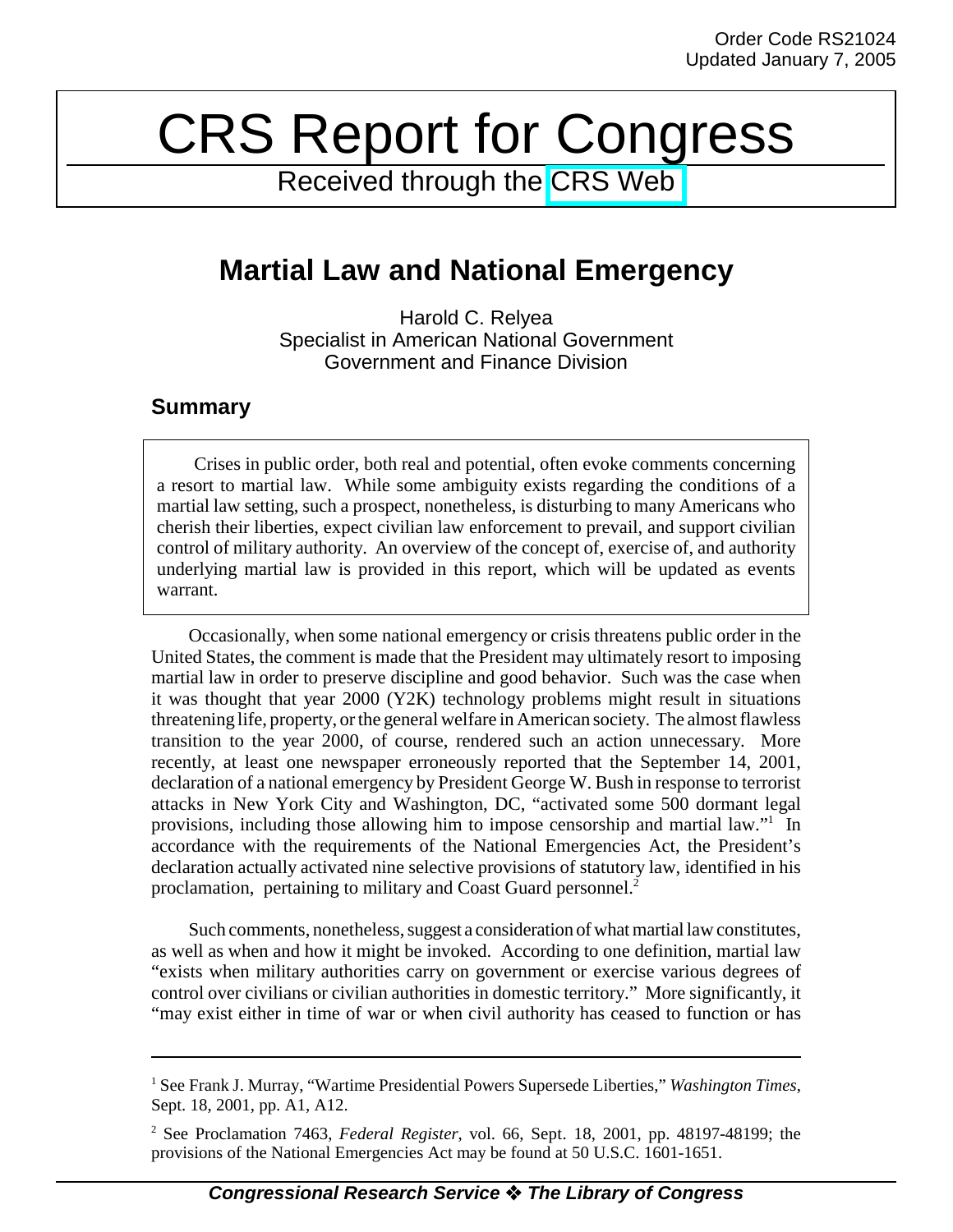become ineffective."<sup>3</sup> Constitutional scholar Edward S. Corwin agrees with this understanding, but also offers important qualifications.

A regime of martial law may be compendiously, if not altogether accurately, defined as one in which the ordinary law, as administered by the ordinary courts, is superseded for the time being by the will of a military commander. It follows that, when martial law is instituted under national authority, it rests ultimately on the will of the President of the United States in his capacity as Commander-in-Chief. It should be added at once, nevertheless, that the subject is one in which the record of actual practice fails often to support the niceties of theory. Thus, the employment of the military arm in the enforcement of the civil law does not invariably, or even usually, involve martial law in the strict sense, for ... soldiers are often placed simply at the disposal and direction of the civil authorities as a kind of supplementary police, or *posse comitatus*; on the other hand, by reason of the discretion that the civil authorities themselves are apt to vest in the military in any emergency requiring its assistance, the line between such an employment of the military and a regime of martial law is frequently any but a hard and fast one.<sup>4</sup>

#### **The Record of Practice**

Probably utilized by the federal government for the first time in 1814 when proclaimed by the victorious General Andrew Jackson, martial law was not part of the experience of a great many Americans in the period prior to the Civil War, and, therefore, its potentially arbitrary and authoritarian nature was not especially fearsome to the populace. In this regard, an observation by historian James G. Randall might be recalled.

That martial law was not always considered oppressive is shown by the fact that citizens sometimes petitioned for it. Some Philadelphians, for instance, requested the President to declare martial law in their city at the time of [Confederate General Robert E.] Lee's invasion to enable them to put the city in a proper state of defense. Nor should we suppose that the existence of martial law necessarily involved a condition of extensive or continuous military restraint. Beginning with September, 1863, the District of Columbia was subjected to martial law, and this state of affairs continued throughout the war, but it should not be supposed that residents of the capital city were usually conscious of serious curtailment of their liberties. The condition of martial law was here used as a means of military security. That martial law should be declared in areas of actual military operations was, of course, not remarkable.<sup>5</sup>

As territory of the Confederacy was overtaken by Union forces, it was governed under military authority and martial law. This state of affairs in the South, with regard to martial law, continued into the Reconstruction period. "Since the Civil War era," notes Joseph E. Kallenbach, "there have been no proclamations of martial law by Presidents directly on behalf of the national government, although President Hayes very seriously

<sup>&</sup>lt;sup>3</sup> Henry Campbell Black, *Black's Law Dictionary*, 6<sup>th</sup> edition (Saint Paul, MN: West Publishing, 1990), p. 974.

<sup>&</sup>lt;sup>4</sup> Edward S. Corwin, *The President: Office and Powers, 1787-1957*, 4<sup>th</sup> revised edition (New York: New York University Press, 1957), p. 139.

<sup>5</sup> James G. Randall, *Constitutional Problems Under Lincoln*, revised edition (Urbana, IL: University of Illinois Press, 1964), p. 170.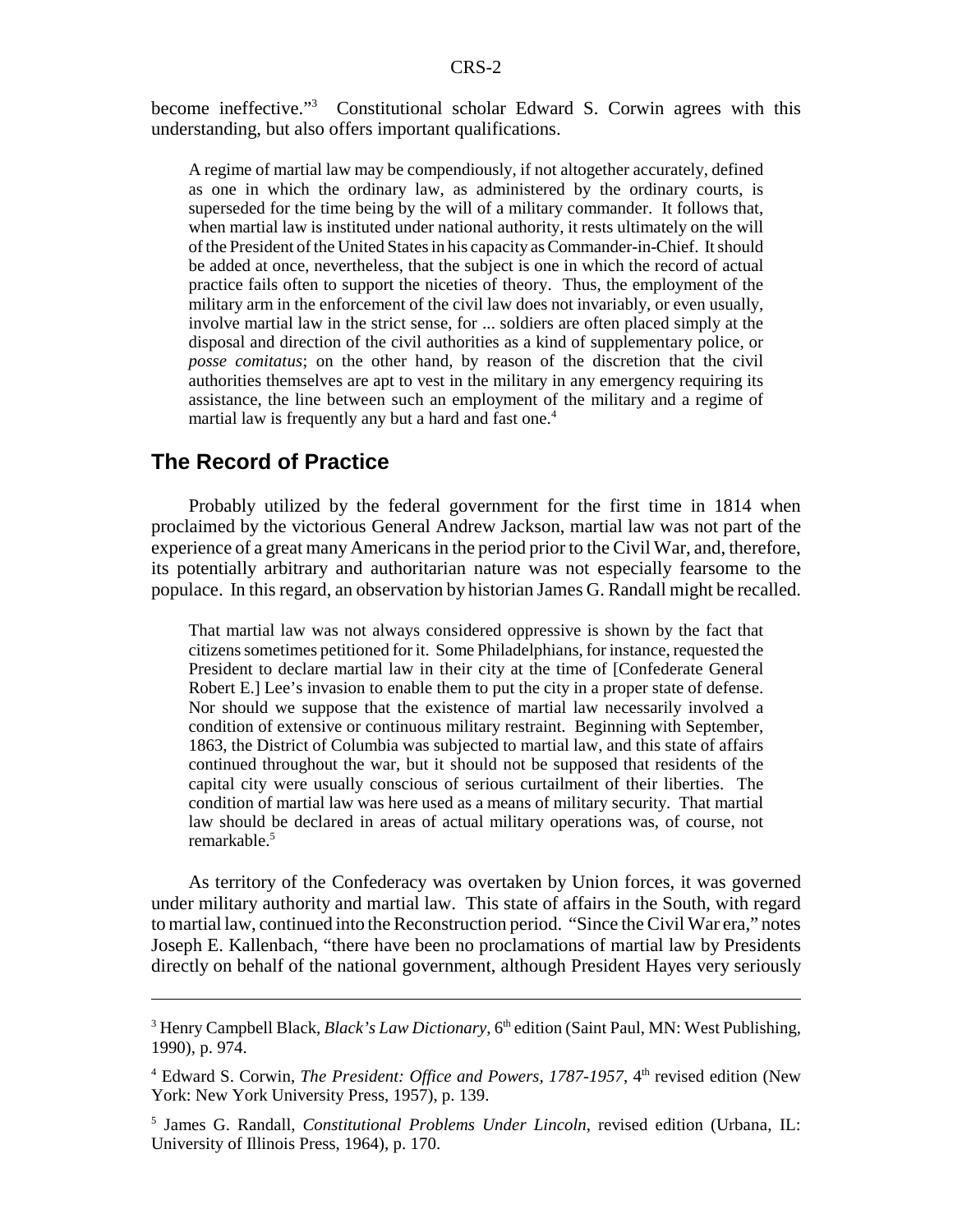considered issuing such a proclamation during the railroad strike crisis of 1887. There have been conditions of limited martial law established with the explicit or implicit approval of the President by officers in the field, however," he adds.<sup>6</sup>

These occasional invocations of martial law during the post-Civil War period occurred most often in labor disputes, but, as one chronicler recounts, other disturbances of the public order were involved as well.

Qualified martial law was twice declared ... by federal military officers in the period after the [first] World War when presidential control of troop activities was so greatly relaxed. According to the report of the Secretary of War, as a result of the race riot in Omaha, Nebraska, General Leonard Wood "took personal charge of the situation, and on October 1, 1919, proclaimed the city under qualified martial law." Five days later, because of the danger of violence in Gary, Indiana, during the steel strike, General Wood, after conferring with the municipal authorities, placed that city also under qualified martial law.

There have been other instances where the modified form of martial law existed in fact, though undeclared. General Merriam placed restrictions on travel into and out of the mining camps of Idaho's Coeur d'Alene in 1899. In the Colorado disturbance of 1914, saloons were closed (a common practice), the sale of arms was forbidden, arms and ammunition were seized, and the opening of mines was forbidden as was also the importation of strike-breakers. Public assemblies were forbidden and arms were taken in the West Virginia strike zone in 1921.<sup>7</sup>

The military has been utilized on a number of occasions since World War I when Presidents have sought to maintain public order, but have not invoked martial law. Such examples include the routing of the Bonus Army in 1932 in the District of Columbia; maintaining public order during desegregation efforts at Little Rock, AR, in 1957, the University of Mississippi in 1962, and the University of Alabama the following year; and quelling civil disturbances within Washington, Detroit, Chicago, and Baltimore during 1967 and 1968.

With the bombing of Pearl Harbor on December 7, 1941, the territorial governor declared a condition of martial law, which "was approved by the President."8 The action was authorized by the Organic Act of the Territory of Hawaii, which provided for a declaration of martial law by the governor, with the President being informed of such action.<sup>9</sup> The military remained in control of the islands until October 24, 1944.

On February 19, 1942, President Franklin D. Roosevelt issued E.O. 9066, which authorized the Secretary of War "and the Military Commanders whom he may from time

<sup>6</sup> Joseph E. Kallenbach, *The American Chief Executive: The Presidency and the Governorship* (New York: Harper and Row, 1966), p. 553.

<sup>7</sup> Bennett M. Rich, *The Presidents and Civil Disorder* (Washington: Brookings Institution, 1941), p. 210 (footnotes omitted).

<sup>8</sup> Robert S. Rankin and Winfried R. Dallmayr, *Freedom and Emergency Powers in the Cold War* (New York: Appleton-Century-Crofts, 1964), p. 47.

<sup>&</sup>lt;sup>9</sup> 31 Stat. 141 at 153.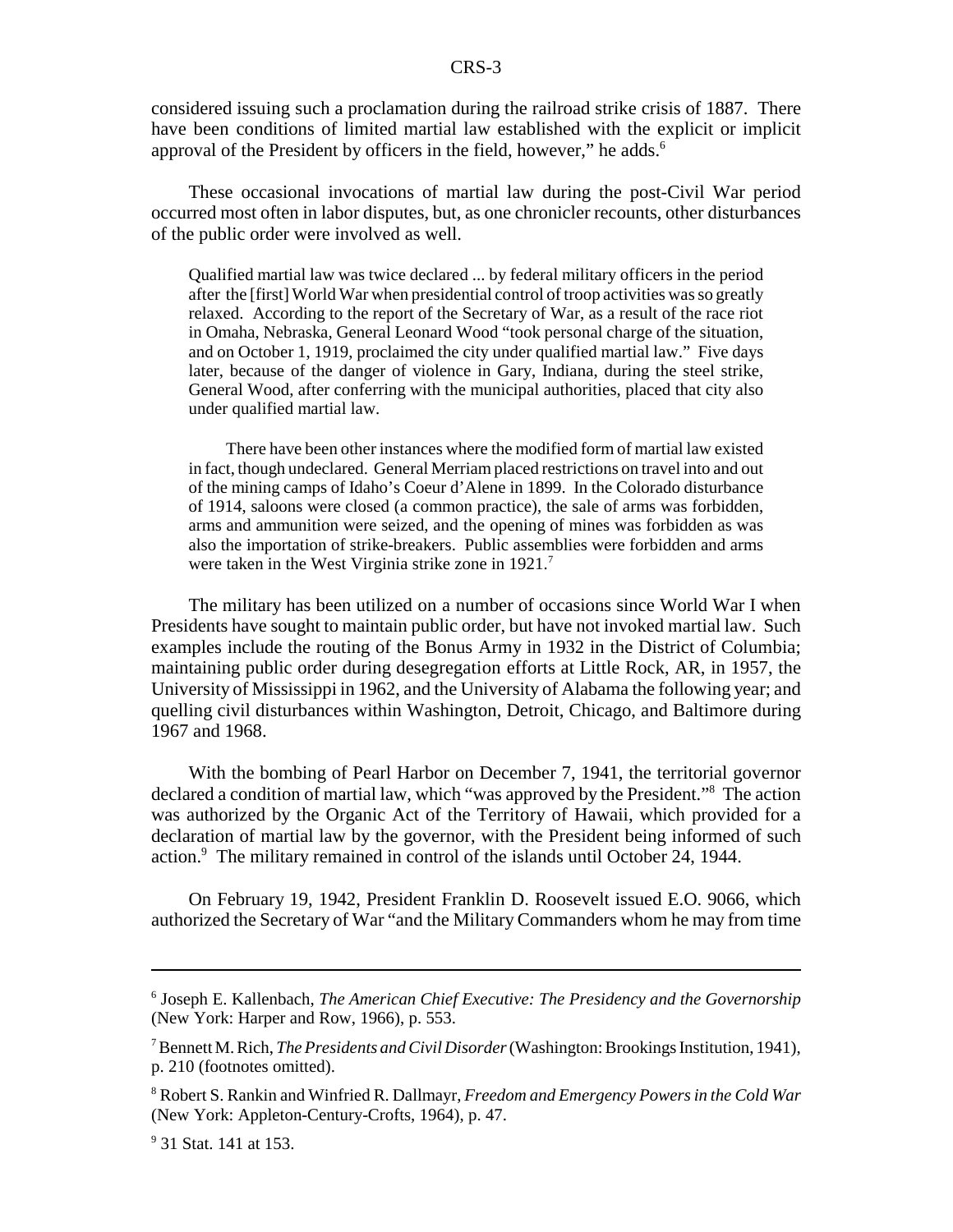to time designate" to establish "military areas" from which "any or all persons" might be excluded in order to prevent espionage and sabotage.<sup>10</sup>

The following day secretary of War Henry L. Stimson delegated this authority to Lieutenant General J. L. DeWitt, commanding the so-called Western Defense Command. General DeWitt in his turn established by proclamation "Military Areas Nos. 1 and 2," consisting of three westernmost states and part of Arizona. By a series of 108 separate orders he then, with the aid of the troops under his command and the War Relocation Authority (established by another executive order on March 18, 1942), proceeded to remove all persons of Japanese ancestry from these two areas.<sup>11</sup>

This action did not involve martial law, although martial law was established within at least one of the internment camps.12 Roosevelt issued the order as President and Commander in Chief in fulfillment of his statutory responsibilities to protect national defense material, premises, and utilities from espionage and sabotage.<sup>13</sup>

Since the conclusion of World War II, martial law has not been presidentially directed or approved for any area of the United States. Federal troops have been dispatched to domestic locales experiencing unrest or riot, but in these situations the military has remained subordinate to federal civilian management. Technological corrections and adjustments averted the need to invoke martial law due to Y2K failures and resulting public disorder. The September 11 terrorist attacks on the World Trade Center in New York City clearly demonstrated that civilian law enforcement authorities were adequate to managing the situation without resort to martial law or even the introduction of federal troops.

#### **Relevant Authority**

In fulfilling constitutional responsibilities to put down insurrection, rebellion, or invasion, the President may resort to invoking martial law. His action, in this regard, is subject to judicial review. $14$ 

The President may also exercise certain authority to create a condition similar to, but not actually one of, martial law. In the event "the President considers that unlawful obstructions, combinations, or assemblages, or rebellion against the authority of the United States make it impracticable to enforce the laws of the United States in any State

<sup>10 3</sup> C.F.R., 1938-1943 Comp., pp. 1092-1093.

<sup>&</sup>lt;sup>11</sup> Clinton L. Rossiter, *The Supreme Court and the Commander in Chief* (Ithaca, NY: Cornell University Press, 1951), pp. 42-43 (footnotes omitted).

<sup>12</sup> Robert S. Rankin and Winfried R. Dallmayr, *Freedom and Emergency Powers in the Cold War*, p. 46n.

 $<sup>13</sup>$  Prior to full-scale implementation of the President's order, congressional approval of its intent</sup> was sought and obtained with the legislating of supporting criminal penalties; see 56 Stat. 173; these penalties, codified at 18 U.S.C. 1383, were repealed by the National Emergencies Act in 1976, 9 Stat. 1255 at 1258.

<sup>14</sup> See, for example, *Ex parte Milligan*, 31 U.S. 2 (1866); *Sterling* v. *Constantin*, 287 U.S. 378 (1932).